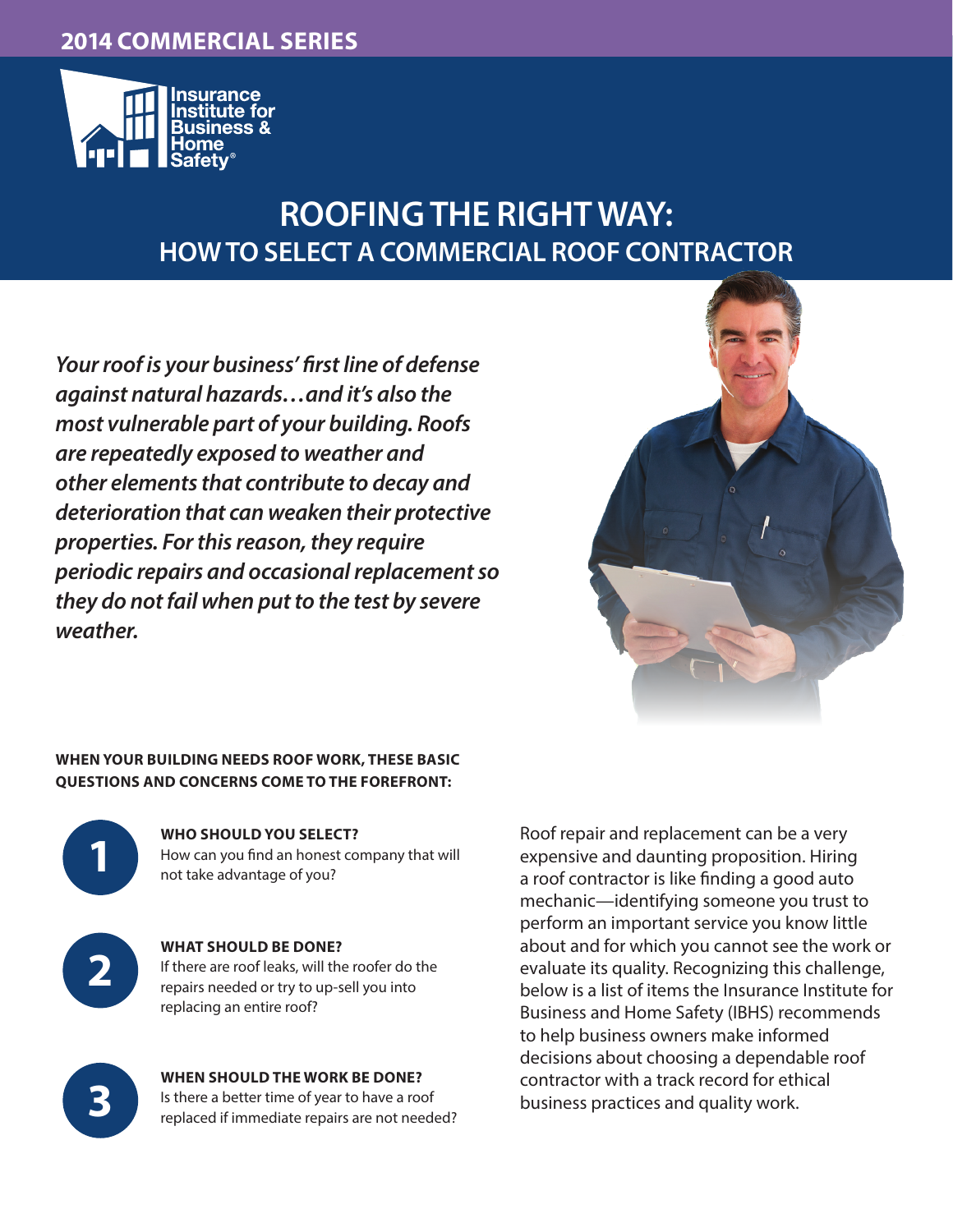# *Roof Contractor Basics*

# **What to look for when hiring a roofing contractor checklist:**

**Look for a well-established, licensed and bonded roofing professional with a federal tax identification number and a permanent address**

**Check references that specifically include other commercial buildings in your area**

**Contact your local Better Business Bureau to check for complaints filed against the company**

**Ask to see the company's certificates of insurance. Make sure its coverage for liability and workers' compensation insurance is current.** 

**Discuss available material warranties from the manufacturer and installation warranties from the contractor**

**Check to see if the company is a member of a roofing industry organization that provides continuing education and up-to date information about roofing trends and developments**

**Obtain several bids for services**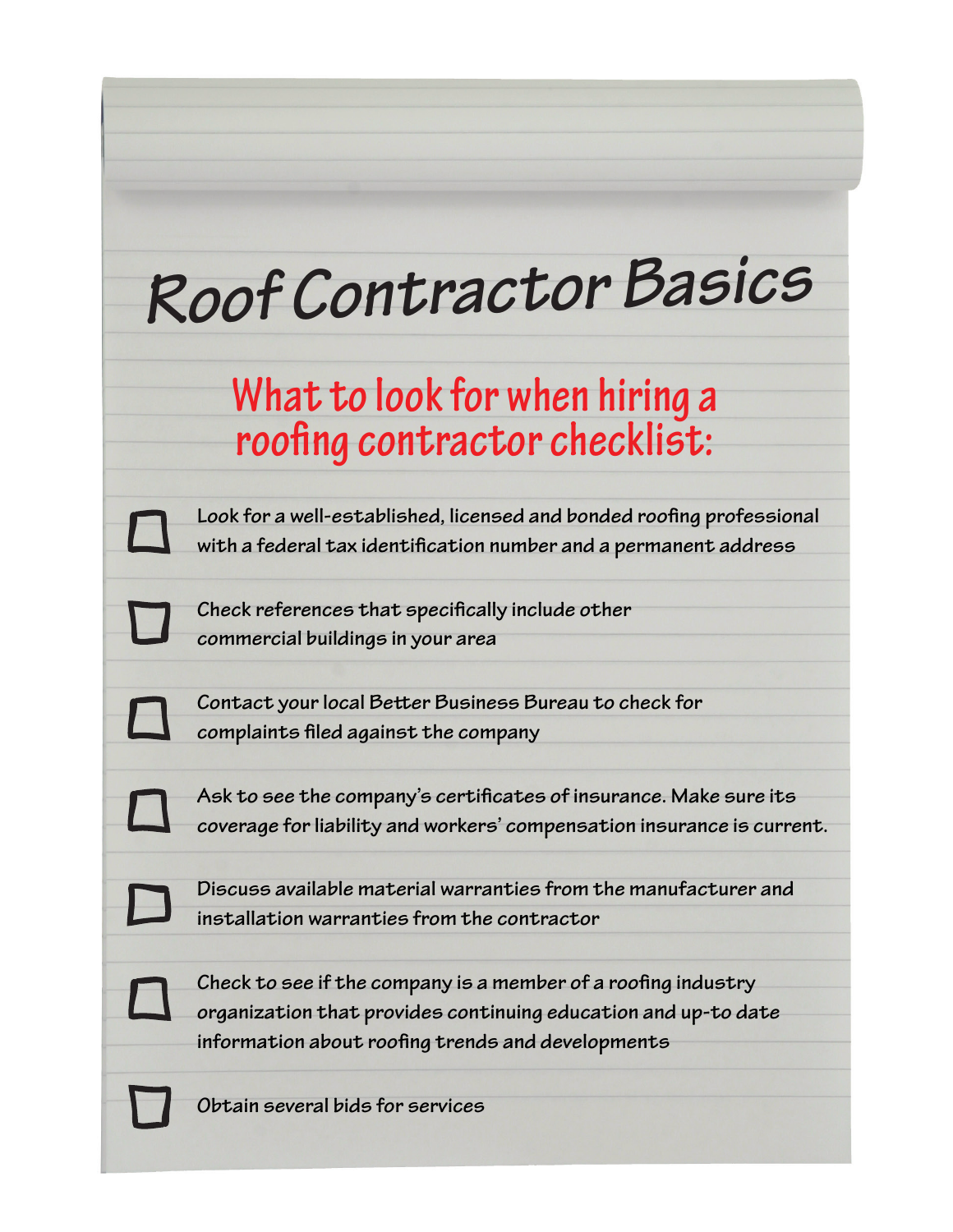# **CONTINUING EDUCATION AND PROFESSIONAL CERTIFICATIONS**

Several organizations offer roofing contractors continuing education, expertise and information on the latest technologies and industry trends. Two widely known and reputable roofing associations are RCI, Inc. (RCI) (www.rci-online.org) and the National Roofing Contractors Association (NRCA) (www.nrca.net). While membership is not a seal of approval for participating companies, it does suggest that a roofing contractor has made an investment in learning and implementing best practices.

Another way to enhance your quality control is to hire a RCIcertified third-party consultant to assist in selecting, managing, and/or observing reputable roof contractors. A consultant can help determine the needed repairs or roof replacement system, verify the materials are installed properly, and the installation meets the design requirements. Retaining a consultant adds expense but can be a valuable investment. For large, complicated jobs, it may be worth hiring a consultant who can assist with the actual design and various logistics, such as a Registered Roof Consultant. Other times, ensuring proper quality control and peace of mind may be achieved by hiring a Registered Roof Observer:

#### **REGISTERED ROOF CONSULTANT (RRC)**

This credential identifies professionals with an in-depth knowledge of roof system design parameters including available materials, thermal requirements, vapor flow considerations, ventilation, wind loading, drainage, fire resistance, building code issues and life-cycle costs.

Other tasks performed by a RRC include roof condition assessments, repair and maintenance recommendations with budgets, specification preparation, contract administration, project management, failure investigation and analysis, litigation support, administration of roof asset management programs, and roof system installation quality assurance.

#### **REGISTERED ROOF OBSERVER (RRO)**

The RRO functions as a neutral party to observe workmanship to make sure it is in compliance with the standards described in the contract documents. These certified quality assurance observers facilitate compliance with the project specifications, detailed drawings, and manufacturer's requirements. They also properly document and submit reports to the project team during the course of the project.

More information about additional designations, qualifications, and exam requirements is available on the RCI website (www. rci-online.org).

**Another way to enhance your quality control is to hire a RCI-certified third-party consultant to assist in selecting, managing, and/or observing reputable roof contractors.**

### **BID SOLICITATION AND CONTRACTOR SELECTION**

Once you have asked and answered the basic questions about potential contractors, you should solicit several bids before making a selection. Whether this is done through a formal RFP process or more informally, be sure to request the following information from all contractors:

- **• NRCA's Roofing Contractor Qualification Form**<sup>1</sup>
- **• Supporting documents to demonstrate the contractor has a clear understanding of the purpose, services, scope, and objectives of the roof project, including**:
	- o Statement of Work, Legal Terms, and Conditions
	- o Project schedule to show duration of major activities, critical elements and milestones necessary to complete the work.
	- o Detailed manufacturer specifications of the roof cover system to be installed, including testing information or nationally-recognized approvals that the system may have received, such as from Miami-Dade, Florida Product Approvals, Texas Department of Insurance, UL, FM Approvals, etc.
	- o Site utilization diagram showing construction activities being contained within the property.
	- o A plan describing strategies for addressing quality control, methodology for coordination of materials delivery, temporary storage, and installation.
	- o A plan for bad weather that may alter the project schedule, along with an emergency plan for locations subject to severe weather during the installation period. This should include securing or removal of any loose materials on the site.

*1 The National Roofing Contractors Association (NRCA) has a Roofing Contractor Qualification Form to help owners prequalify roofing contractors; it can be found at: www.nrca.net/consumer/qualstatement.pdf.*